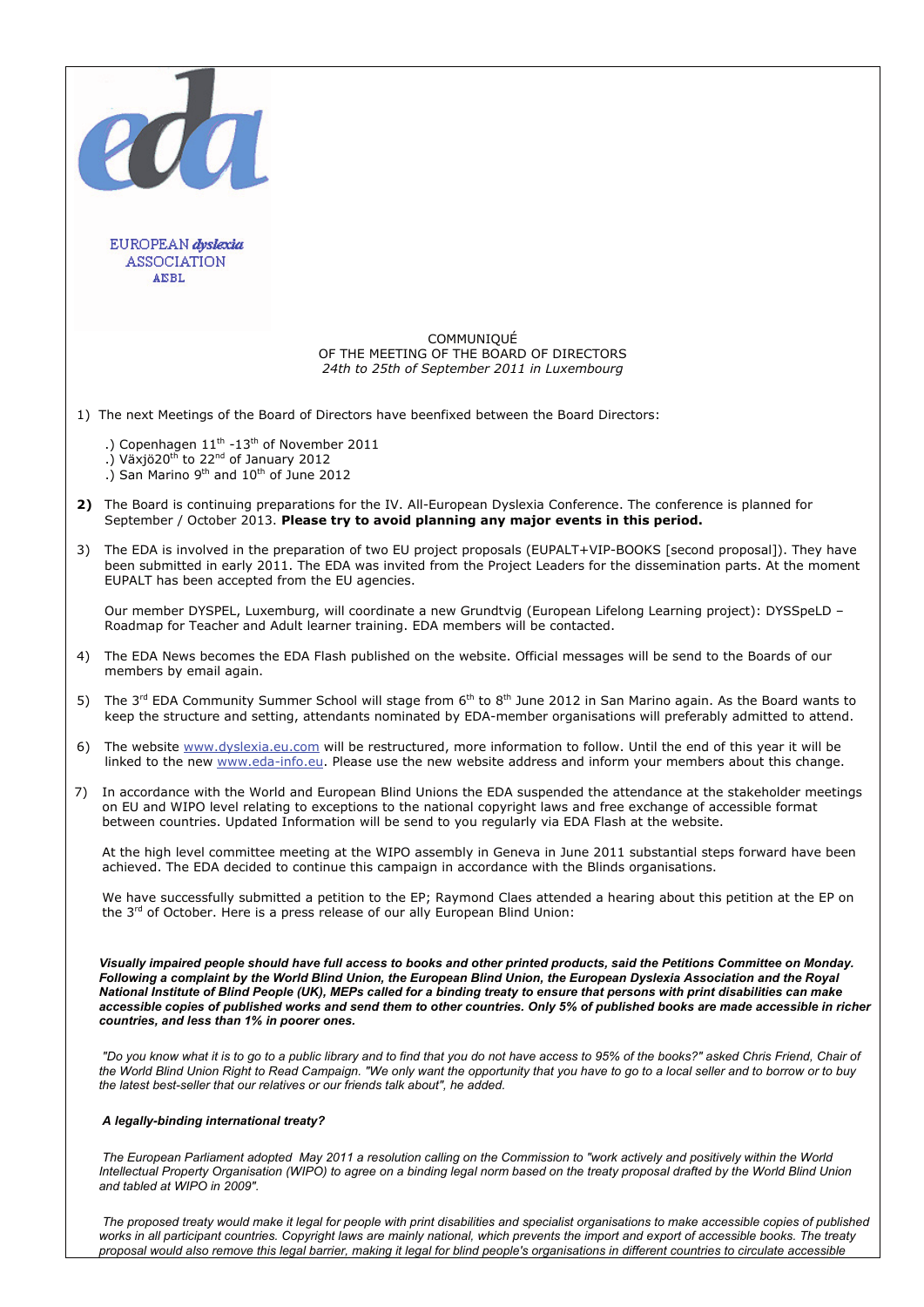## *books.*

 *Parliament's demand for a legally-binding instrument has not been met so far. The Commission representative said that "we need a mandate by the Council for these negotiations". The next WIPO meeting will take place in November and the Commission expects to "continue working with the text that we have on the table, although we do not have a mandate for a full Treaty".*

 *"Over 100 Member States at the WIPO support the call for a binding treaty", said Mr Friend.*

 *"It is a form of discrimination, people's basic right to education and culture is being neglected", said MEP Angelika WERTHMANN (Non Attached, AT). "It is simply unacceptable that a part of society is being denied access to books", added MEP Peter JAHR (EPP, DE). "The*  right to culture is not a commercial matter", pointed out Victor **BOSTINARU** (S&D, RO) and Sonia **ALFANO** (ALDE, IT), adding that denying *access to published works represents a "violation of fundamental rights". Margrete AUKEN (Greens/EFA, DK) insisted that "the European Parliament is in favour of a binding law".*

## *Situation within the EU*

 *"We have legislation within the EU that provides Member States with the possibility to limit copyright to guarantee access to books by disabled people", stressed the Commission representative referring to the EU Directive on the harmonisation of certain aspects of copyright.*

 *She also mentioned a memorandum of understanding on access to copyright works for people with print disabilities, whose aim is to support publishers' efforts to produce accessible content and to develop a network of "trusted intermediaries" in all EU Member States. The memorandum of understanding was signed in September 2010 and is not a binding document.*

 *"A memorandum of understanding is not a treaty" said Dan Pescod, Vice-chair of the World Blind Union Global Right to Read Campaign. "Two thirds of the world countries do not have any exception to copyright", he added.*

## *Next steps*

 *The Petitions Committee decided to leave the case open and to address urgently an oral question to the Commission on this issue.* 

 *In the chair: Erminia Mazzoni (EPP, IT)* 

## **Report from this meeting:**

This petitionconcerning our issue was "fast-tracked" onto the agendaof theEuropean Parliaments Petitions Committee meeting on3rd October2011.

Raymond Claes, ViceChair of EDA, Chris Friend, Chair of WBU'sRight to Read Campaign, and Dan Pescod, EBU campaign leader, attended the meeting in Brussels. Chris spoke on our behalf, after which the Commission's Head of Copyright replied. Thenvarious MEPs spoke on the matter, before a couple of verybrief and totallyinadequatecomments from the Commission's Justice DG. Finally, Dan Pescodhad the opportunity to counter a couple of points from the Commission.

Below you will find the Petitions Committee press release on the matter,aswellas a link to the video of the session for thoseinterested (oursectionstarts on the video at 15.30 and endsaround 16.10).

In summary, all MEPs unanimously and stronglybackedourcall for a treaty, and ourrequest for the matter to befurtherexamined via an oral question in the Parliament'sPlenary. The Committee rejected the Commission'sarguments and action on the matter to dateasinsufficient.

The conclusionisthat the Committee will put an oral question on this to the Plenary.

Of course, thoughthisresult in the Petitions Committee issatisfying, thereisfarmore to bedone. We must keep in mindthat the mainaim of thisworkis to get the EU negotiators in WIPO (the Commission and Council sharethisjob) to supportourcall for a treaty, ratherthan just to have warm support from Parliament. But thereisnodoubtthatalongwithourlobbying of ourrespective countries, ithelps to getParliament to askquestions of the Commission and Council in thisway.

On the subject of lobbying Member States, wehave a note of colleaguescontacting the followinggovernments on the matter:

Austria, Estonia, France, Ireland, Italy, Netherlands, UK and Poland.

Michael Kalmár will attend as ad hoc observer at the WIPO meeting in Geneva in November 2011.

8) Elections of the Board, functions:

 President: Michael Kalmár Vice-President: Raymond Claes Vice-President: Lars Sander Secretary: Anne-Marie Montarnal Treasurer: Rudy Vandevoorde Administrator: Kate Saunders Administrator: Christina Sczigiel